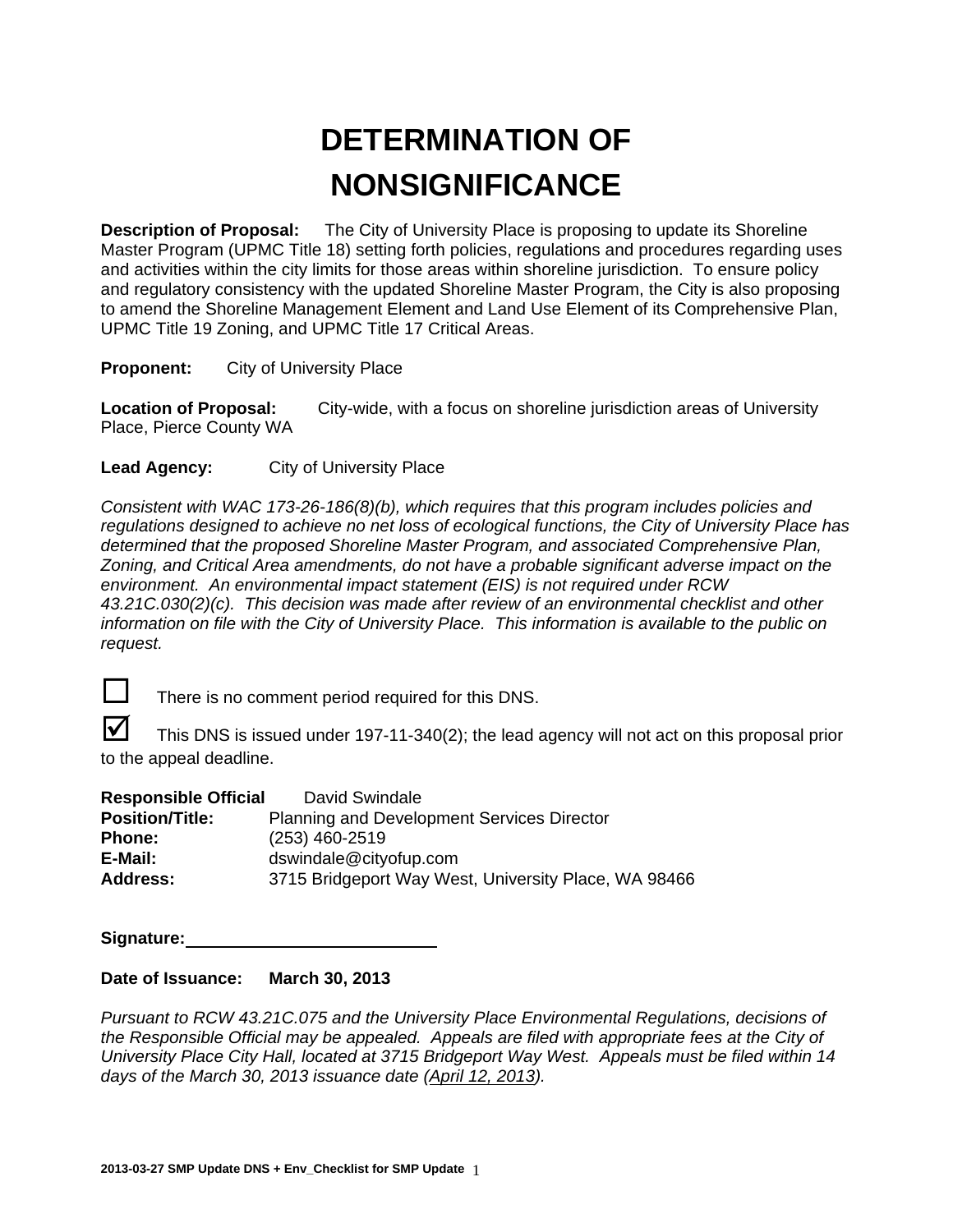

**ENVIRONMENTAL CHECKLIST**  *Form*

*Submit with Land Use Permit or other permit application form(s)* 

**CITY OF UNIVERSITY PLACE 3715 Bridgeport Way West University Place, WA 98466 Phone (253) 566-5656 FAX (253) 460-2541**

## PLEASE READ CAREFULLY BEFORE COMPLETING THE CHECKLIST!

## **Purpose of Checklist:**

The State Environmental Policy Act (SEPA), Chapter 43.21C RCW, requires all governmental agencies to consider the environmental impacts of a proposal before making decisions. An environmental impact statement (EIS) must be prepared for all proposals with probable significant adverse impacts on the quality of the environment. The purpose of this checklist is to provide information to help you and the agency identify from your proposal (and to reduce or avoid impact from the proposal, if it can be done) and to help the agency decide whether an EIS is required.

## **Instruction for Applicants:**

This environmental checklist asks you to describe some basic information about your proposal. Governmental agencies use this checklist to determine whether the environmental impacts of your proposal are significant, requiring presentation of an EIS. Answer the questions briefly, with the most precise information known, or give the best description you can.

You must answer each question accurately and carefully, to the best of your knowledge. In most cases, you should be able to answer the questions from your own observations or project plans without the need to hire experts. If you really do not know the answer, or if the question does not apply to your proposal, write "do not know" or "does not apply." Complete answers to the questions now may avoid unnecessary delays later.

Some questions ask about governmental regulations, such as zoning, shoreline, and landmark designations. Answer these questions if you can. If you have problems, contact University Place Planning and Community Development for assistance.

The checklist questions apply to all parts of your proposal, even if you plan to do them over a period of time or on different parcels of land. Attach any additional information that will help describe your proposal or its environmental impacts. The checklist will be reviewed within thirty (30) days. Delays may occur if you are asked to explain your answers or provide additional information reasonably related to determining if there may be significant adverse impacts. A letter will be sent to you if additional information is needed. Therefore, it is in your best interest to provide complete and detailed information on the checklist.

A "Sample" checklist is available at: City of University Place

3715 Bridgeport Way West University Place, WA 98466

For further information on completing the checklist, contact: University Place Planning and Development Services Development at (253) 566-5656.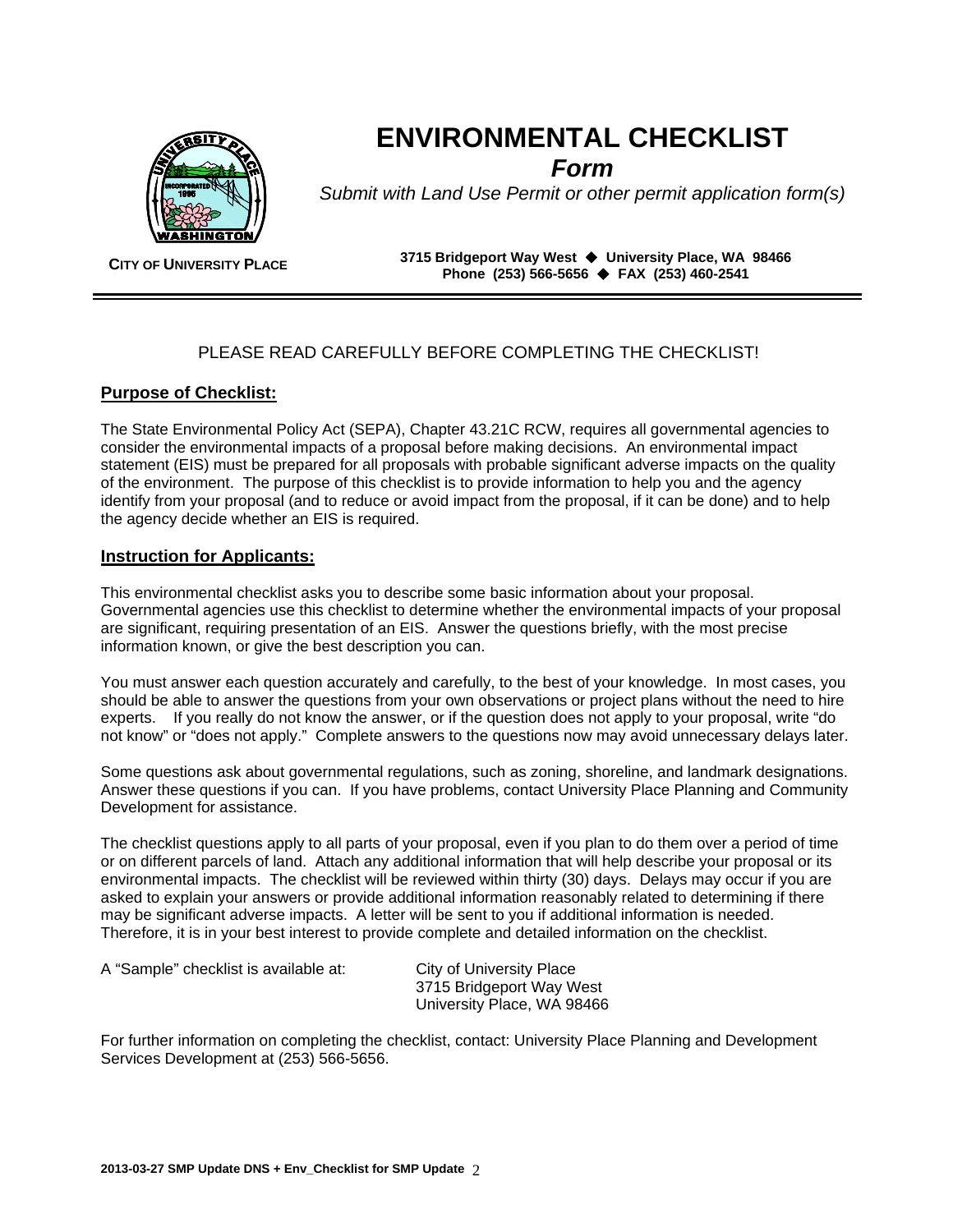## **University Place Environmental Checklist**

 Prepared by: Jeff Boers, University Place Principal Planner Received by: JB Date: March 27, 2013

## **I. BACKGROUND INFORMATION**

#### **1. Name of Proposal (if applicable)**

2013 Shoreline Master Program Update

- *2.* **Applicant:** City of University Place
	- **a) Address:** 3715 Bridgeport Way West
	- **b) City/State/Zip:** University Place WA 98466 **Phone:** (253) 566-5656
- *3.* **Agent:** Jeff Boers, Principal Planner, Planning and Development Services
	- **a) Address:** 3715 Bridgeport Way West
	- **b) City/State/Zip:** University Place WA 98466 **Phone:** (253) 460-5410
- 4. **Location of Project:** City of University Place
	- **a) Address:** Not applicable.
	- **b) Sections:** 4, 9, 16, 17, 20, 26, 27, 28,& 29 **Township:** 20N **Range:** 2E
	- **c) Tax Parcel Number:** Not applicable.
	- **d) Legal Description:** Not applicable.
	- **e) Nearest Town or City:** City of University Place is bordered by the cities of Lakewood, Tacoma, Fircrest, the Town of Steilacoom, and unincorporated Pierce County.
	- **f) Site Plan: Submit site plan, 8 1/2 x 11 or 8 1/2 x 14 (unless otherwise specified in further application materials.) Plan must be clearly legible and contain pertinent information.** Not applicable. Proposal is a non-project action.

#### **5. Zoning or Environmental Designation:**

The Zoning Code currently establishes twelve (12) zones and six (6) overlay zones. A 13<sup>th</sup> zoning classification – *Mixed Use Maritime* -- would be established under the proposal. The following classifications apply, or would apply, to properties located within shoreline jurisdiction: Zones: "R1" (Single Family Residential) and "MU-M" (Mixed Use-Maritime); Overlays: Day Island, Sunset Beach, Chambers Creek Properties, and Public Facility.

#### **6. Shoreline Master Program Designations:**

Those portions of the city subject to shoreline jurisdiction are designated "Shoreline Residential", "Urban Conservancy", "Natural", "Day Island Medium Intensity" and "Marine Deepwater". These designations are illustrated in SMP Figures 18.20.A and 18.20.B.

#### **7. Size of Project:**

**a) Total Acres:** Shoreline jurisdiction contains approximately 383 acres; an unknown additional acreage could be subject to amended comprehensive plan policies, and amended zoning and critical area regulations.

**b) Total Square Feet of Building:** Not applicable. Proposal is a non-project action.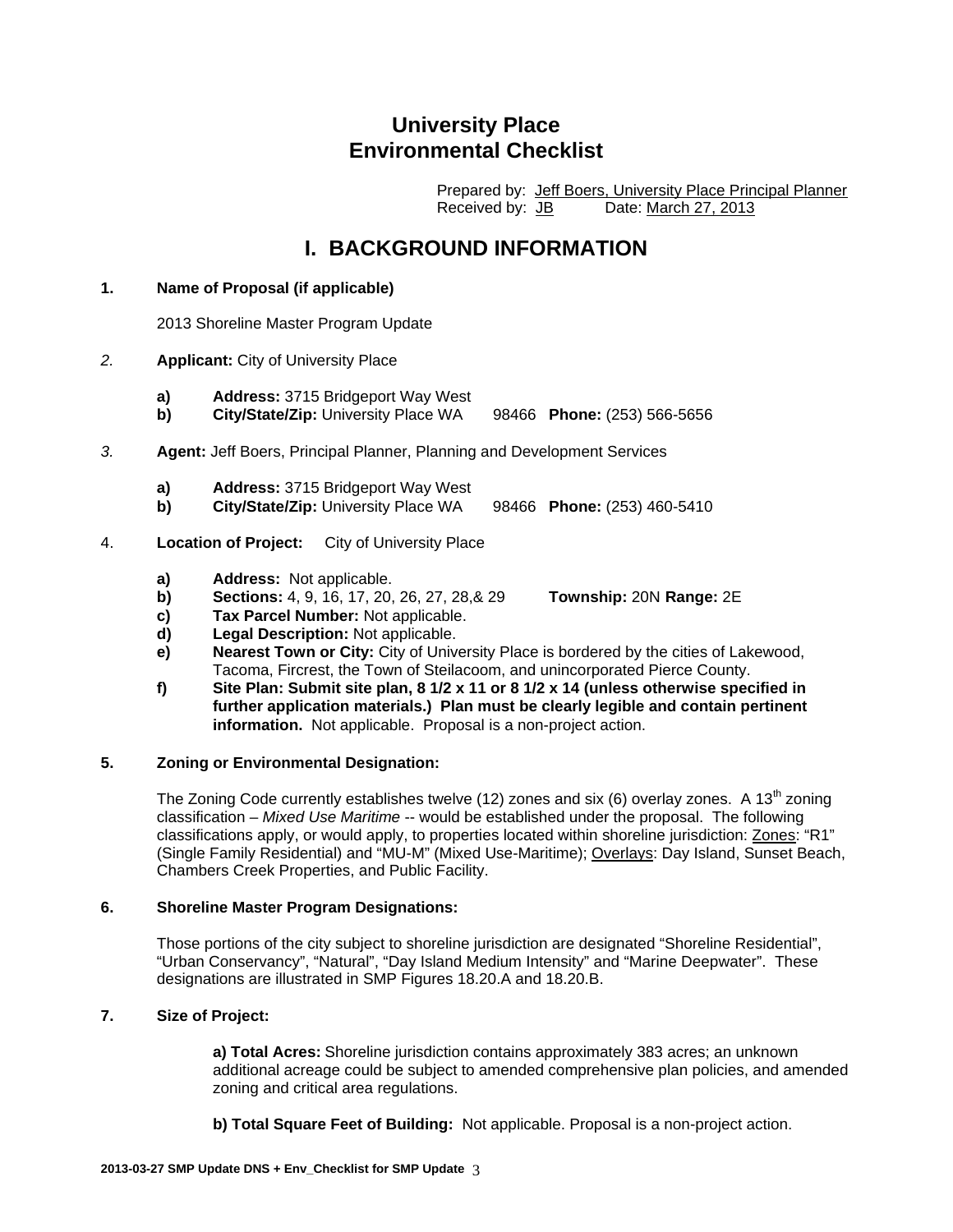#### **8. Description of Site as it Currently Exists:**

Generally, the City of University Place is characterized by urban development, although most of the city's Chambers Creek shoreline is undeveloped and much of the marine shoreline is undeveloped (other than railroad ROW improvements). Within shoreline jurisdiction, developed areas include residential, commercial, light industrial and recreational uses, boating facilities, and public facilities such as roads and parks.

#### **9. Adjacent land uses around the site:**

The City of University Place's shoreline jurisdiction includes 5.9 miles of marine shoreline along Puget Sound and Chambers Bay and 2.65 miles of Chambers Creek shoreline. The City of Tacoma is located north and east of University Place, the City of Fircrest is located to the east, Puget Sound is located to the west of the city, and Chambers Creek, the City of Lakewood, Town of Steilacoom and a very small portion of unincorporated Pierce County are located to the south of University Place.

#### **Description of Proposal and Uses:**

Proposal is to update the city's Shoreline Master Program (UPMC Title 18), which became effective December 28, 2000, to be consistent with the Shoreline Management Act and Shoreline Master Program Guidelines. The proposal includes amendments to the city's Comprehensive Plan (adopted July 6, 1998, and amended in December 2004), Zoning Code (UPMC Title 19), and Critical Areas regulations (UPMC Title 17) to ensure internal consistency. See summary of proposed amendments:

#### **Title 18 SMP Chapter Summaries**

#### 18.05 Introduction

Summarizes the purpose and intent of the SMP, its governing principles, its applicability, and relationship to other plans and regulations including the City's comprehensive plan and municipal code (specifically including critical areas regulations), and SEPA.

#### 18.10 Definitions

Provides definitions for specific terms and concepts used in the SMP, some of which are taken directly from WAC 173-26-010 to ensure consistency.

#### 18.15 Administration

Describes the administrative procedures used to process permits, including shoreline substantial development permits, variances, and conditional use permits. It provides for the regulation of nonconforming development and identifies penalties and enforcement actions for noncompliance.

#### 18.20 Shoreline Jurisdiction and Designations

Establishes the City's authority over specific "shorelines of the state" and delineates five distinctive shoreline environments in University Place. These are *Marine Deepwater, Natural, Urban Conservancy, Shoreline Residential,* and *Day Island Medium Intensity*. The purpose, designation criteria, and general management policies are provided for each environment.

#### 18.25 General Policies and Regulations

Establishes general policies and regulations that will apply to all uses, developments, and activities in the shoreline areas of the City. General policies and regulations are broken into different topic headings, such as *vegetation conservation* and *view protection*. The intent is to apply these provisions to all environments, as well as to particular shoreline uses and activities. These policies and regulations are to be used in conjunction with the more specific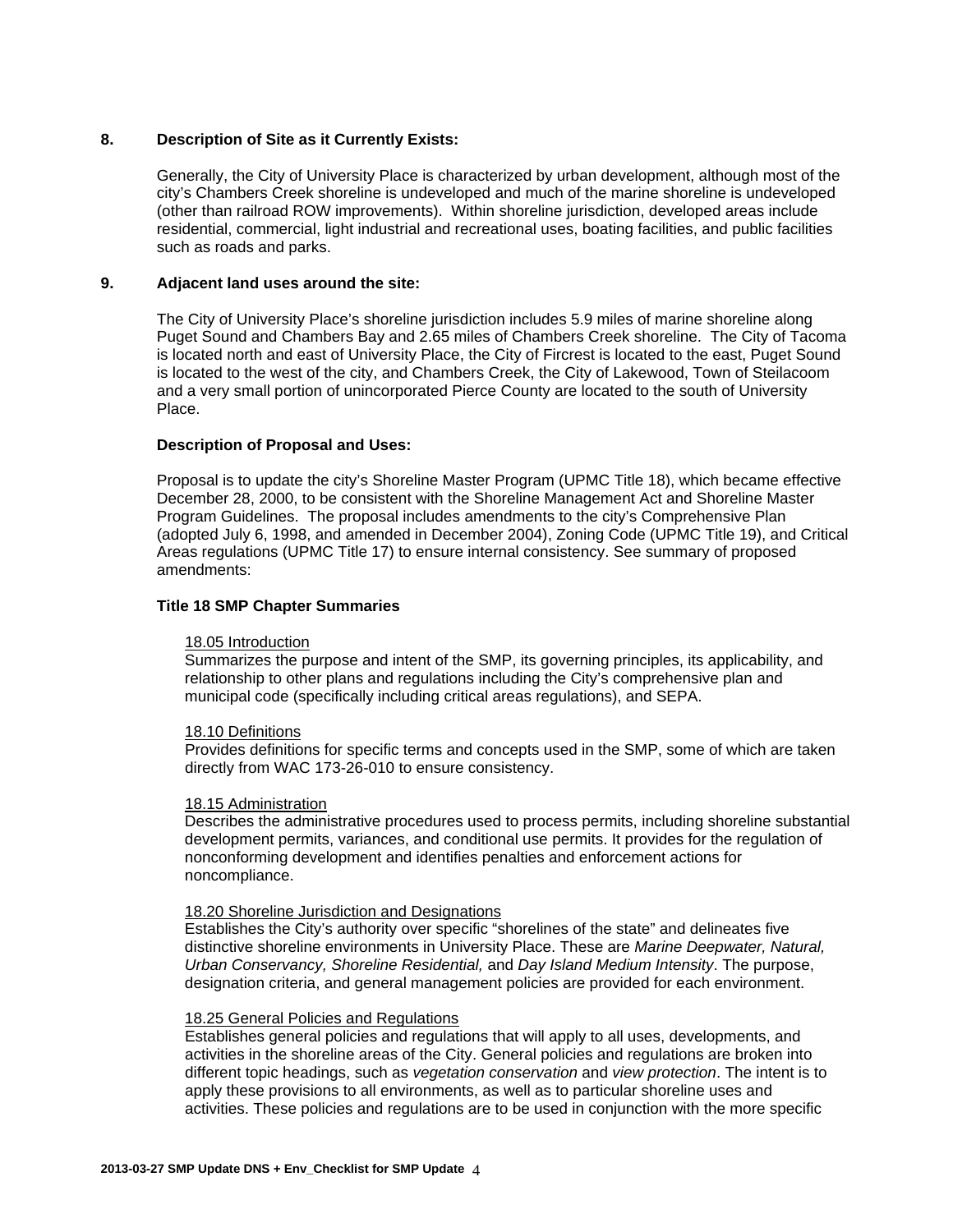policies and regulations in chapters 18.30 and 18.35.

#### 18.30 Shoreline Use Policies and Regulations

Establishes policies and regulations for specific uses and types of development that commonly occur within University Place's shoreline jurisdiction. These include boating facilities, and commercial, recreational, and residential uses, among others. Table 18.30 A provides a generalized summary of the uses permitted (and prohibited) within each shoreline environment. Table 18.30.B summarizes proposed development standards such as maximum building height, density, lot coverage (impervious surface coverage), and building/structure setbacks from the OHWM.

#### 18.35 Shoreline Modifications

Establishes policies and regulations governing shoreline modifications such as dikes, breakwaters, piers, docks, groins, weirs, fill, bulkheads, or other actions such as clearing and grading. The chapter establishes preferences for modifications that have a lesser impact on ecological functions (e.g., soft armoring versus hard armoring), where feasible. Table 18.35 lists the types of modification allowed in each shoreline environment and whether they are permitted uses or subject to Conditional Use Permit approval.

#### **Comprehensive Plan Amendments**

Amendments to the Shoreline Management Element would provide shoreline goals and *general*  policies that inform the more specific policies and regulations contained in the SMP in UPMC Title 18. The Land Use Element text and map would be amended to incorporate the *Day Island Medium Intensity (DIMI)* shoreline environment designation and *Mixed Use – Maritime* zone. Text would be revised with respect to major shoreline issues, updates to the description of Chambers Creek Properties and associated shoreline access, and updates to the description of Day Island residential and non-residential areas. Descriptions of the five proposed shoreline environment designations would be added or revised. Revisions would be made to policies and associated discussion sections with a particular focus on mixed use development in the Day Island vicinity, flood protection, fill, marinas and other boating facilities, mining, docks, industry, public access, recreation and shoreline modifications. A substantially revised section describing SMA and SMP requirements, shoreline jurisdiction applicability, shoreline inventory and characterization, cumulative impacts, and restoration planning is included.

#### **Proposed Land Use Element Amendments**

*Special Planning Areas* – specifically, the Day Island/Sunset Beach areas -- would be revised. A new goal LU13 would provide future direction for the area proposed to be zoned *Mixed Use – Maritime*, which corresponds to the three properties currently occupied by a yacht club and marinas. The associated discussion section would match one that is proposed to be added to the description of the DIMI shoreline environment designation in the Shoreline Management Element. Plan Map Figure 1-3 located on page 1-27 of the current Plan would be revised by adding a new land use designation category of *Mixed Use – Maritime* to be consistent with the proposed zoning classification of the be Consistency

#### **Title 19 Zoning Amendments**

Consistency amendments would establish a new zoning classification – *Mixed Use – Maritime (MU-M), to* correspond to the proposed *Day Island Medium Intensity* Shoreline Environment Designation and apply to three existing boating facilities (two marinas and one yacht club) located on the Day Island lagoon. The MU-M district would accommodate mixed use redevelopment of these properties subject to compliance with SMP policies and regulations. The zoning amendments would also add and revise descriptions of various use types and revise certain bulk regulations applicable to the Day Island and Sunset Beach overlay zones to ensure consistency with SMP regulations.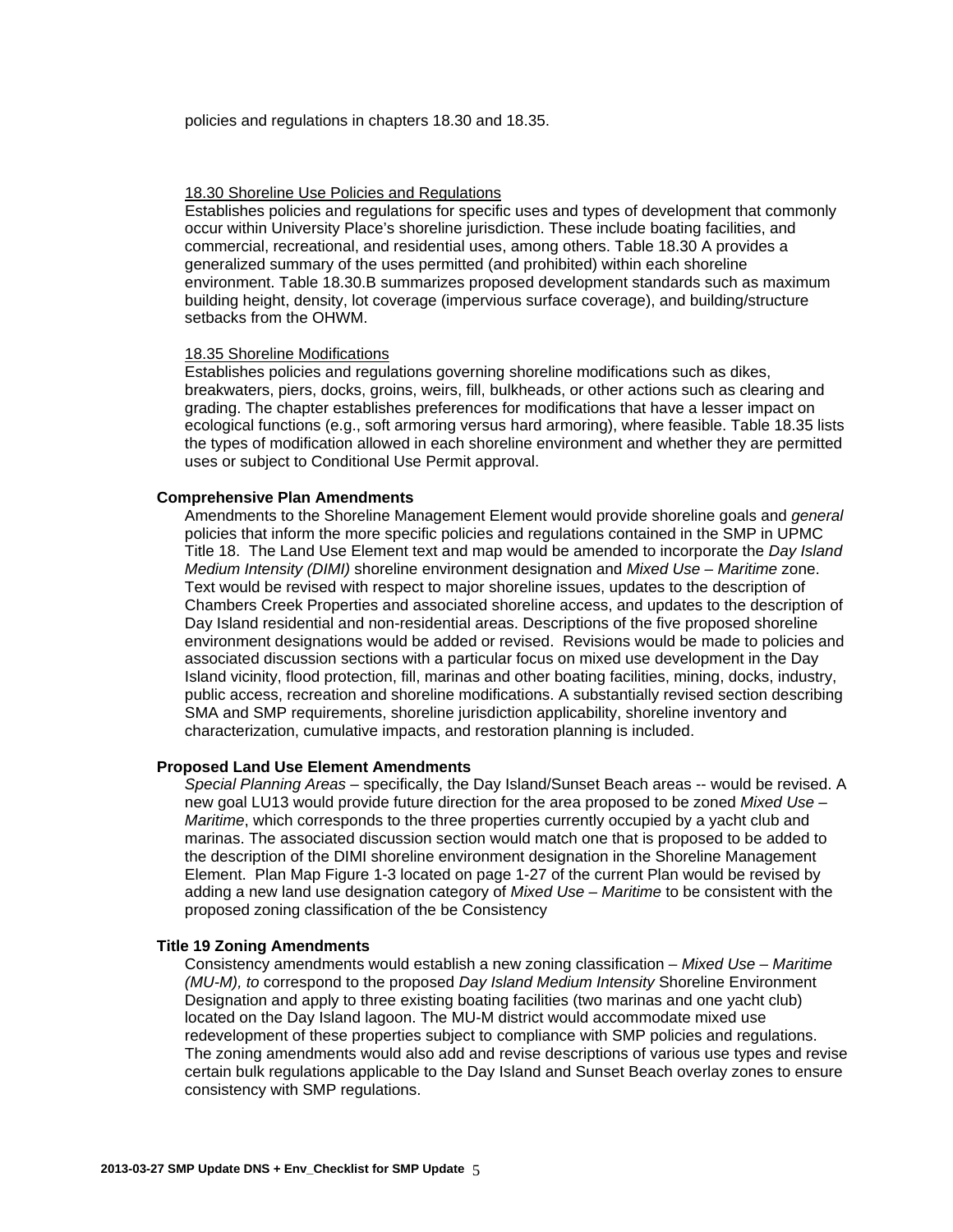#### **Title 17 Critical Area Amendments**

Consistency amendments would establish that certain activities exempt from critical areas regulations may not be exempt from shoreline regulations except where explicitly exempted in the SMP. Other amendments would update wetland rating system provisions, revise wetland buffer averaging provisions and wetland mitigation replacement ratios; and add provisions relating to wetland mitigation banking, in-lieu fees, alternative mitigation plans, and monitoring programs and contingency plans.

#### **10. Do you have any plans for future additions, expansion, or further activity related to or connected with this proposal? If yes, please explain.**

The Shoreline Master Program, Comprehensive Plan, and Zoning and Critical Areas regulations are amended from time to time as necessary to respond to changes in local, state or federal law, to address public safety, health and welfare, and to address community concerns. Shoreline Master Programs are required by the Shoreline Management Act to be updated by amendment periodically (RCW 90.58.080). University Place was required to complete its update by December 31, 2011 and is required to conduct comprehensive update reviews every eight years thereafter. Minor amendments may be adopted at any time in accordance with the procedures set forth in WAC 173- 26.

#### **11. Proposed timing for completion of the proposal, including phasing if applicable:**

City Council action expected in 2013.

#### **12. List any environmental information you know about that has been prepared or will be prepared directly related to this proposal:**

Draft Shoreline Master Program Policies and Regulations, March 2012 Inventory and Characterization Report (ESA), October 2010 Draft Cumulative Impacts Analysis (ESA), June 2012 Draft Restoration Plan (ESA), June 2012

#### **13. Has a forest practices application been approved for the property during the past six years? If yes, please attach a copy of the forest practices application to the checklist:**

N/A

#### **15. Do you know whether applications are pending for governmental approvals of other proposals directly affecting the property covered by your proposal? If yes, please explain:**

No pending applications or approvals would be affected. Once adopted by the Department of Ecology, the proposed SMP, as well as the amended zoning and critical area regulations, would regulate new development projects or activities/uses located within the shoreline jurisdiction.

#### **16. List all the permits, licenses, or Government Approvals for the proposal (Federal, State and Local, including rezones):**

- Review and threshold determination under the SEPA for non-project actions
- Adoption by the University Place City Council
- Approval by the Washington State Department of Ecology pursuant to RCW 90.58.090
- Also, although not formally an "approval", the proposed amendments require a 60-day state agency review in accordance with RCW36.70A.106.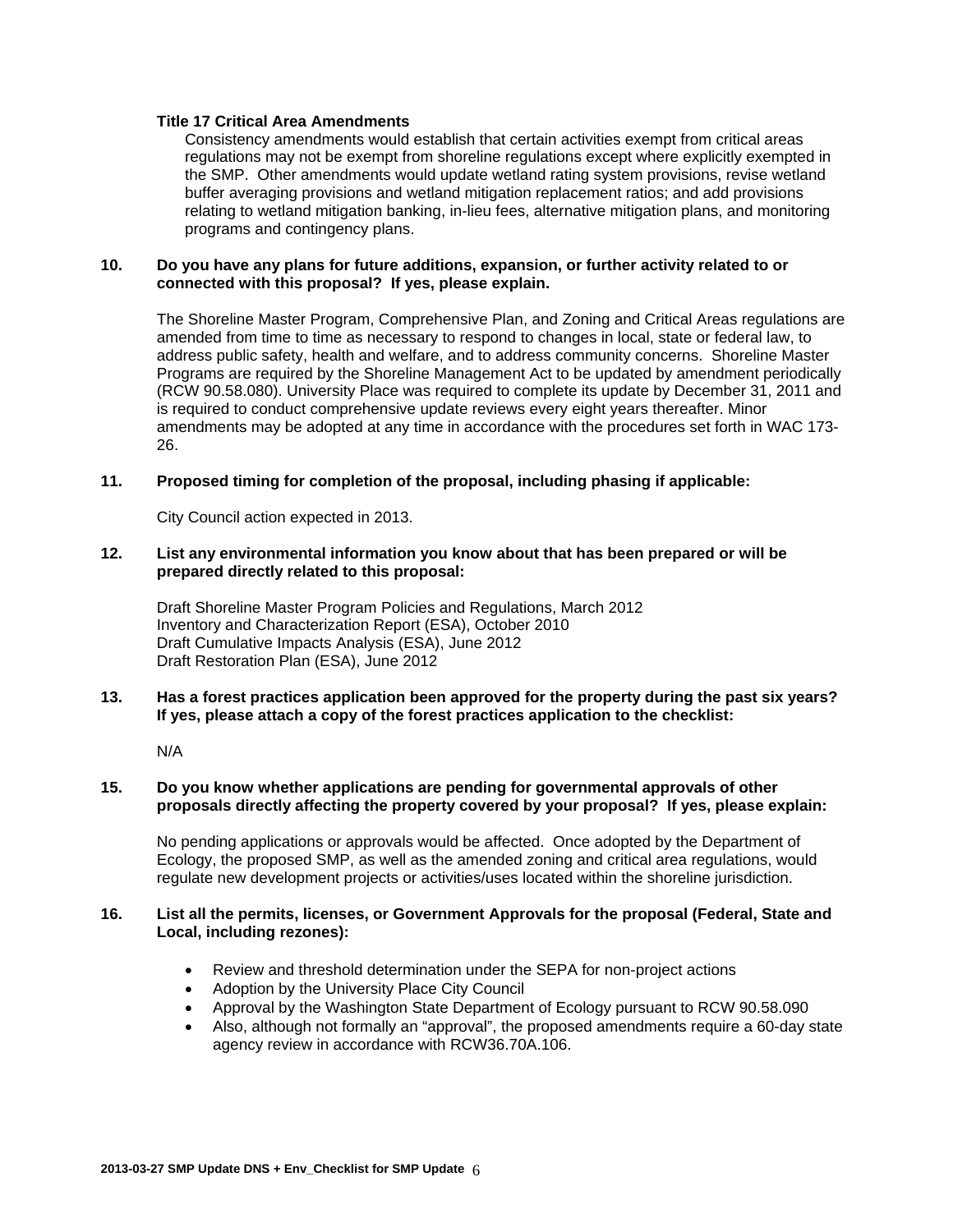## **II. ENVIRONMENTAL IMPACTS**

#### **To be completed by Applicant:**

#### **Earth**

#### 1) **General description of the site (circle one): flat, rolling, hilly, steep slopes**, **mountainous, other:**

Citywide, the topography is flat, rolling, and hilly with steep slopes descending from the plateau to Puget Sound, Chambers Creek and Chambers Bay.

#### 2) **What is the steepest slope on the site (approximate percent slope?)**

Citywide, the steepest slopes are approximately 40-75% where the edges of the plateau descend to the saltwater shoreline of the Puget Sound. Steep slopes are also present along the Chambers Creek, Leach Creek and Peach Creek drainage corridors.

#### 3) **What general types of soils are found on the site (i.e. clay, sand, gravel, peat, muck, etc.?) If you know the classification of agricultural soils, specify them and note any prime farmland.**

Common soil types in the City include Alderwood-Everett associations, Everett sandy gravelly loam, Spanaway gravelly loam, and Nisqually loam.

#### 4) **Are there surface indications or history of unstable soils in the immediate vicinity? If so, please describe:**

Yes. Some areas of the City have had history of unstable soils including along Chambers Creek, Leach Creek, and Puget Sound.

#### 5) **Describe the purpose, type and approximate quantities of any filling or grading proposed. Indicate source of fill:**

No filling or grading is proposed as a part of this non-project action. The proposed SMP generally strengthens protection of the shoreline through new regulations for native vegetation conservation and additional provisions to address clearing and grading.

#### 6) **Could erosion occur as a result of clearing, construction or use? If so, generally describe:**

No erosion would occur as a result of this non-project action. Erosion control would be addressed on a project level basis through excavation, grading, clearing and erosion control requirements under the City's surface water management regulations in UPMC Chapter 13.25 and the modification and development standards set forth on the updated SMP.

#### 7) **About what percent of the site will be covered with impervious surfaces after project construction (i.e., asphalt or buildings?)**

No new impervious surface is proposed as a result of this non-project action. Development standards in the proposed SMP and amended zoning regulations would control the amount of new impervious area allowed within shoreline jurisdiction.

#### 8) **Proposed measures to reduce or control erosion, or other impacts to the earth, if any:**

The proposed SMP strengthens erosion control provisions by requiring conservation of native vegetation conservation area buffers within certain shoreline areas. It also contains new policies and regulations related to the preservation and restoration of vegetation to benefit both habitat and slope stability, especially within areas fronting the city's tidally-influenced shorelines.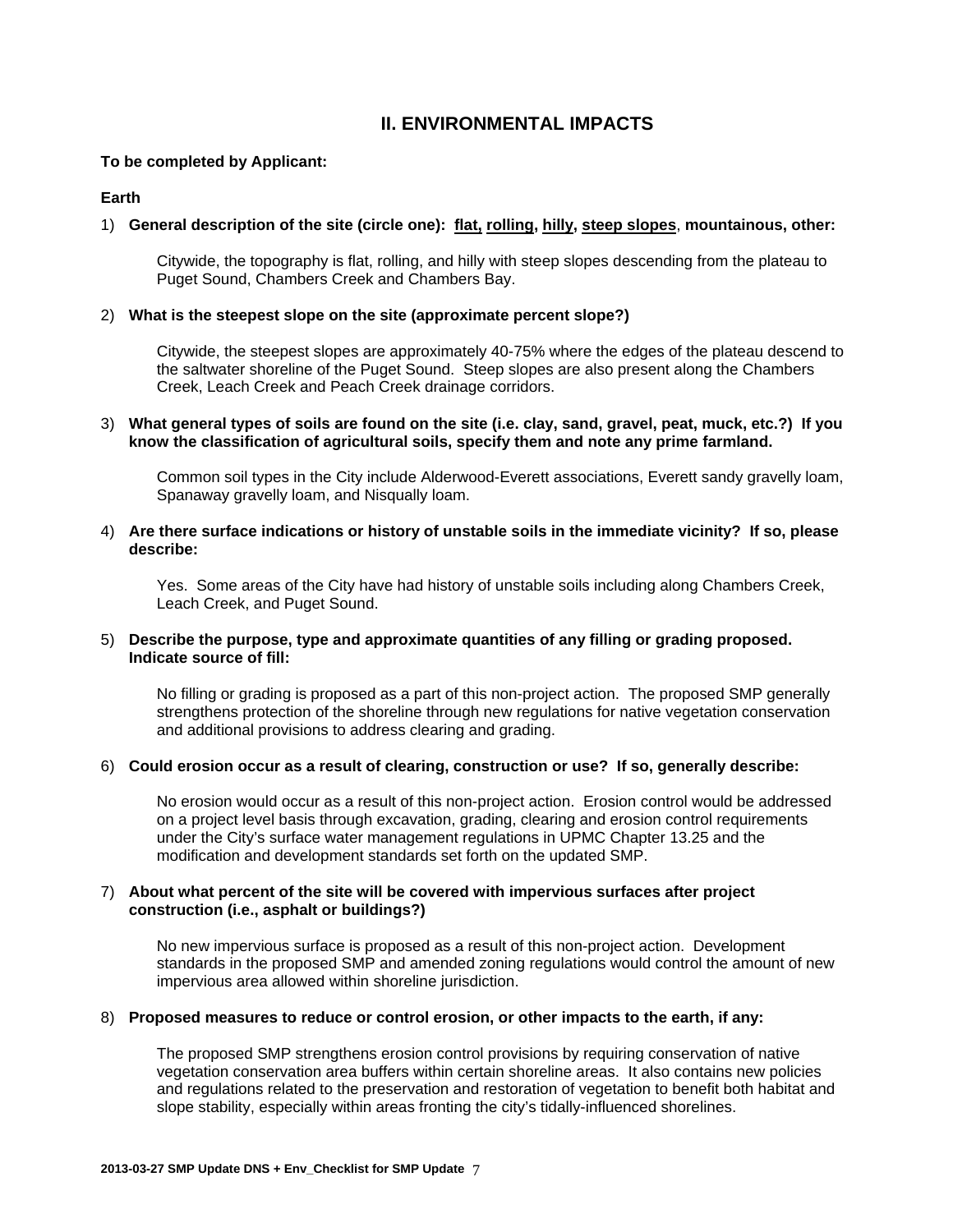#### **Air**

1) **What types of emissions to the air would result from the proposal (i.e. dust, automobile, odors, industrial wood smoke, etc.) during the construction and when project is completed? If any, generally describe and give approximate quantities, if known.** 

No emissions would result from this non-project action.

2) **Are there any off-site sources of emissions or odor that may affect your proposal? If so, generally describe:** 

No. Proposal is a non-project action.

3) **Proposed measures to reduce or control emissions or other impacts to the air, if any:** 

None. Although not directly related to this proposal, the City does coordinate with other agencies such as the Puget Sound Clean Air Agency on air quality issues, as needed.

## **Water**

1) **Surface** 

#### **a) Is there any surface water body on or in the immediate vicinity of the site (including yearround and seasonal streams, salt water, lakes, ponds, wetland, etc.)? If yes, please describe type(s) and provide name(s). If appropriate, state the stream or river into which it flows.**

The City of University Place borders Puget Sound, and various streams, creeks (including Chambers Creek and Leach Creek), ponds and wetlands exist throughout the City. Many of these water bodies eventually drain into Puget Sound. The City's shoreline jurisdiction includes 5.9 miles of marine shoreline along Puget Sound and Chambers Bay and 2.65 miles of Chambers Creek shoreline.

**b) Will the project require any work over, in, or adjacent to (within 200 feet) the described waters? If yes, please describe and attach available plans for this work.** 

No work affecting surface waters is associated with this non-project action. However, new development within shoreline jurisdiction would be subject to the provisions of the proposed SMP.

**c) Estimate the amount of fill and dredge material that would be placed in, or removed from, surface water or wetlands and indicate the area of the site that would be affected. Indicate the source of fill material and/or the disposal site.** 

No filling or dredging is associated with this non-project action. Under the proposed SMP, fill activities will only be allowed in association with water dependent uses and public access as a conditional use activity. Fill will also be allowed for shoreline restoration.

**d) Will the proposal require surface water withdrawals or diversions? Give general description, purpose and approximate quantities, if known.** 

None would be required.

**e) Does the proposal lie within a 100-year floodplain? If so, note floodplain location on site plan.** 

Portions of the City, including portions of shoreline jurisdiction areas, lie within the 100-year floodplain. These portions are identified on maps on file with City of University Place Planning and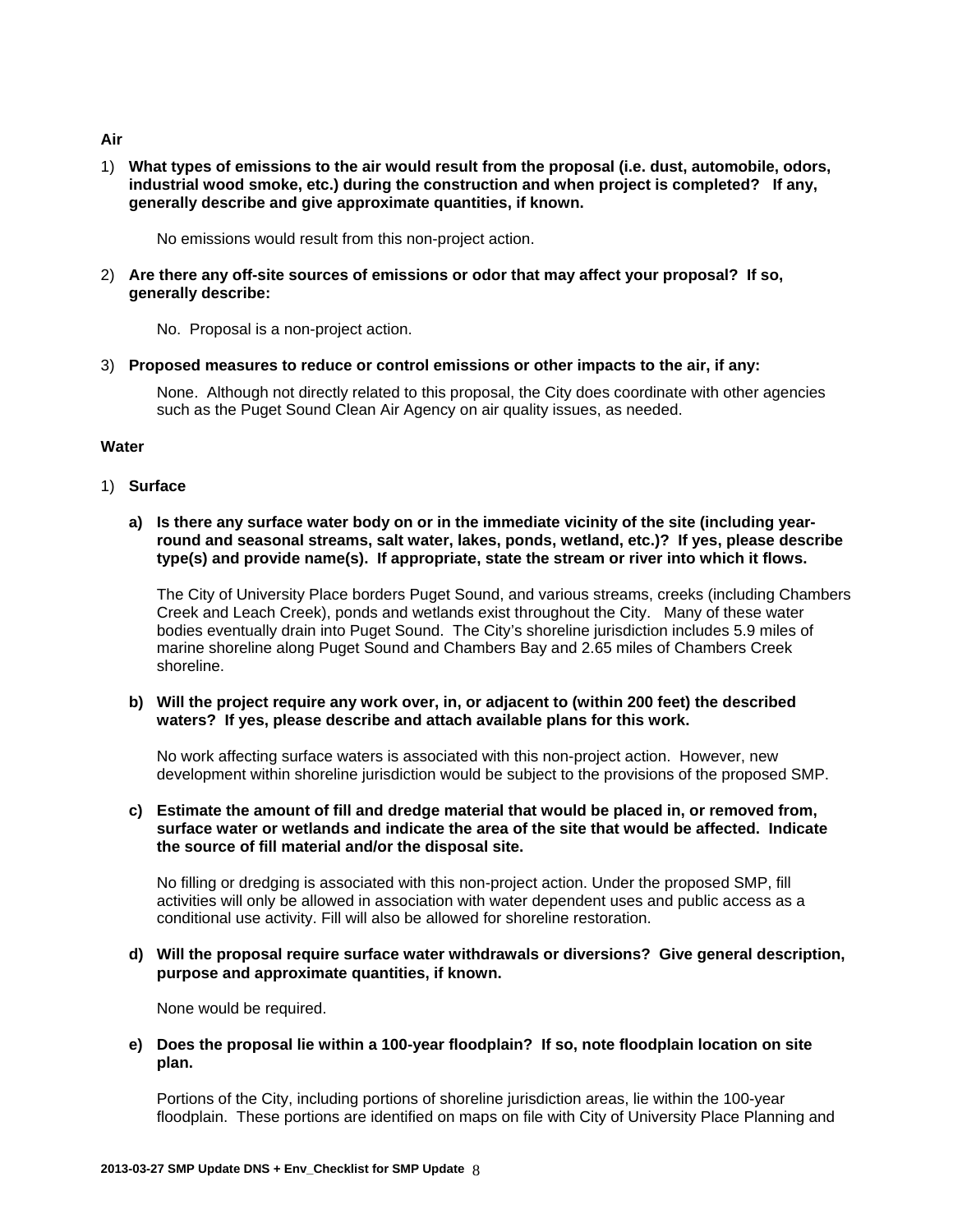Development Services Department. The City of University Place participates in the National Flood Insurance Program (NFIP).

#### **f) Does the proposal involve any discharges of waste materials to surface waters? If so, describe the type of waste and anticipated volume of discharge.**

There would be no discharge associated with the proposed non-project action. The proposed SMP contains provisions to avoid, minimize and mitigate impacts from waste and stormwater facilities on surface waters.

#### 2) **Ground**

**a) Will groundwater be withdrawn, or will water be discharged to groundwater? Give general description, purpose and approximate quantities of withdrawals or discharges, if known.** 

No water will be withdrawn from or discharged to groundwater.

**b) Describe waste material that will be discharged into the ground from septic tanks or other sources, if any (i.e. Domestic sewage; Industrial sewage, containing the following chemicals...; Agricultural; etc.) Describe the general size of the system, the number of such systems, the number of houses to be served (if applicable), or the number of animals or humans the system (s) is/are expected to serve:** 

Not applicable. Proposal is a non-project action. New development permitted under the proposed SMP, including sewage disposal, water supply and storm drainage facilities, shall be provided in full compliance with city and state health regulations.

#### 3) **Water Runoff (including storm water)**

**a) Describe the source of runoff (including storm water) and method of collection and disposal, if any (include quantities if known.) Where will this water flow? Will this water flow into other waters? If so, please describe:** 

This non-project action will not generate any runoff. City surface water management standards will be applied to development proposals.

4) **Will this project generate waste materials, which, if not handled properly, could enter ground or surface waters? If so, generally describe:** 

No waste materials would enter ground or surface waters.

#### 5) **Proposed measures to reduce or control surface water, groundwater and runoff impacts, if any:**

No specific measures are proposed since the proposed SMP is a citywide, non-project action. In general, the proposed SMP strengthens goals and policies related to conservation and restoration of water quality by encouraging retention of vegetation and compliance with the city's surface water management standards.

#### **Plants**

- 1) **Circle types of vegetation found on the site and list specific species:** 
	- **a) deciduous trees: alder, maple, aspen, other :**
	- **b) evergreen trees: fir, cedar, pine, other:**
	- **c) shrubs**
	- **d) pasture: none identified**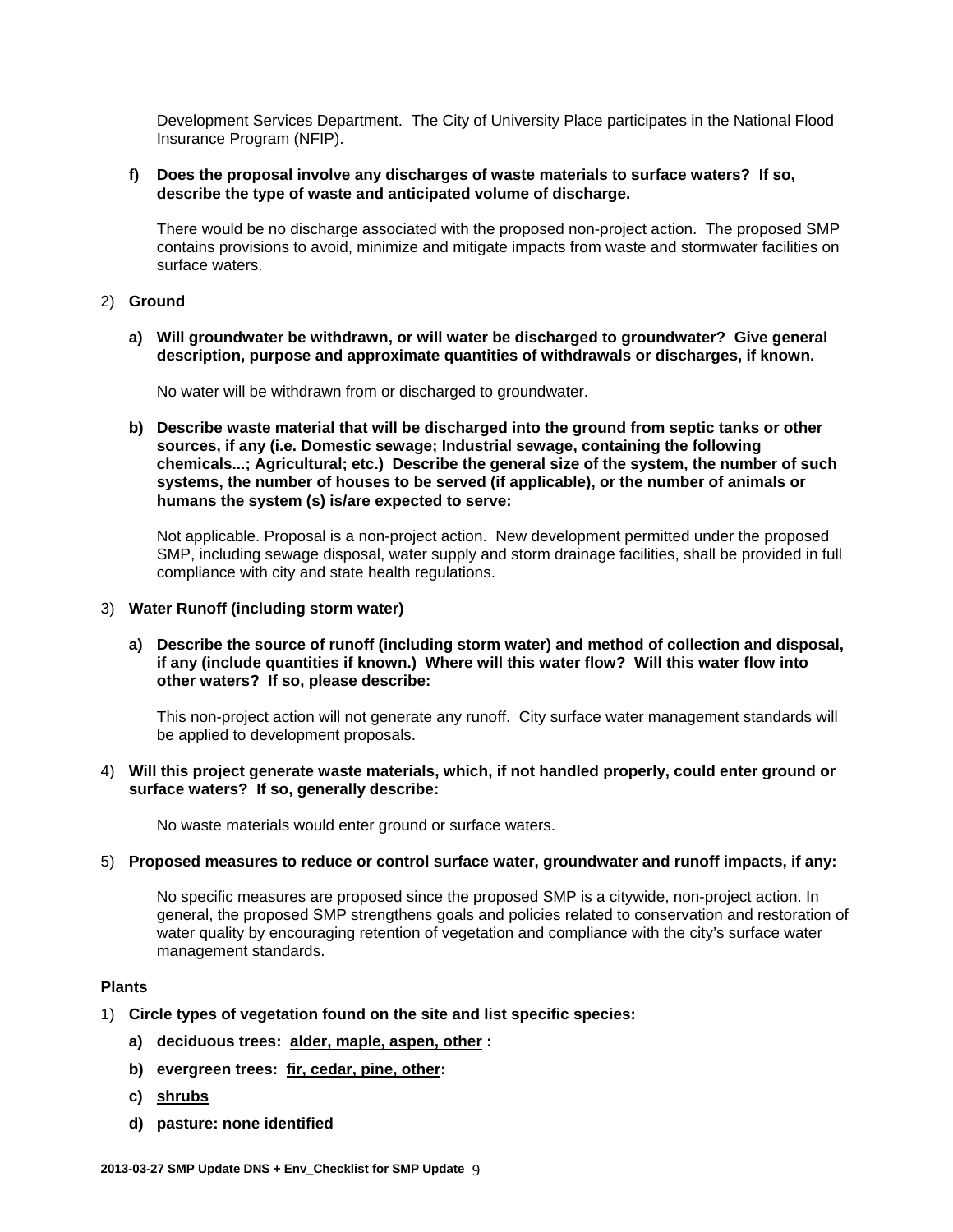- **e) grass**
- **f) crop or grain: none identified**
- **g) wet soil plants: cattail, buttercup, bulrush, skunk cabbage, other:**
- **h) water plants: water lily, eelgrass, milfoil, other:**
- **i) other types of vegetation:**

#### 2) **What kind and amount of vegetation will be removed or altered?**

No vegetation will be removed as a direct result of this non-project action. Generally, the proposed SMP strengthens protection of native shoreline vegetation. The proposal contains new goals, policies and regulations for the conservation and restoration of native vegetation within the area regulated by the SMP. Specific provisions related to clearing and landscaping activities require avoiding or minimizing impacts to vegetation. Where impacts are not avoidable, mitigation will be required to achieve the SMA standard of no net loss of ecological function.

3) **List threatened or endangered plant species known to be on or near the site:**

There are no known endangered, threatened or sensitive plant species in the City's shoreline jurisdiction.

#### 4) **Proposed landscaping, use of native plants, or other measures to preserve or enhance vegetation on the site, if any:**

No specific measures are proposed. Permitted vegetation removal under the proposed SMP must comply with standards set forth in proposed Section 18.25.100.

#### **Animals**

- 1) **Circle any birds/animals that have been observed on or near the site, or are known to be on or near the site:** 
	- **a) Birds: hawk, owl, heron, eagle, songbirds, other:**
	- **b) Mammals: deer, bear, elk, beaver, other:**
	- **c) Fish: bass, salmon, trout, herring, shellfish, other:**
	- **d) Reptiles: snakes, toads, frogs, lizards, other:**
	- **e) Shellfish: Geoduck**
- 2) **List any threatened or endangered animal species known to be on or near the site:**

Chinook salmon, listed as threatened under the ESA, and Coho salmon, a federal species of concern, have been known to spawn and rear in Leach and Chambers Creeks. Certain portions of City of University Place may be habitat for the bald eagle. The Western Gray Squirrel is also known to have habitat in the area.

3) **Is the site part of a migration route (bird, mammal or fish)? If so, please explain:** 

Chinook, Coho and Chum salmon spawn or have historically been known to spawn in Leach and/or Chambers Creeks. Hatchery Chinook are in Chambers Creek. There is no documented evidence of native Chinook in Chambers Bay or Chambers Creek.

4) **Is the site on or near a known protected area?**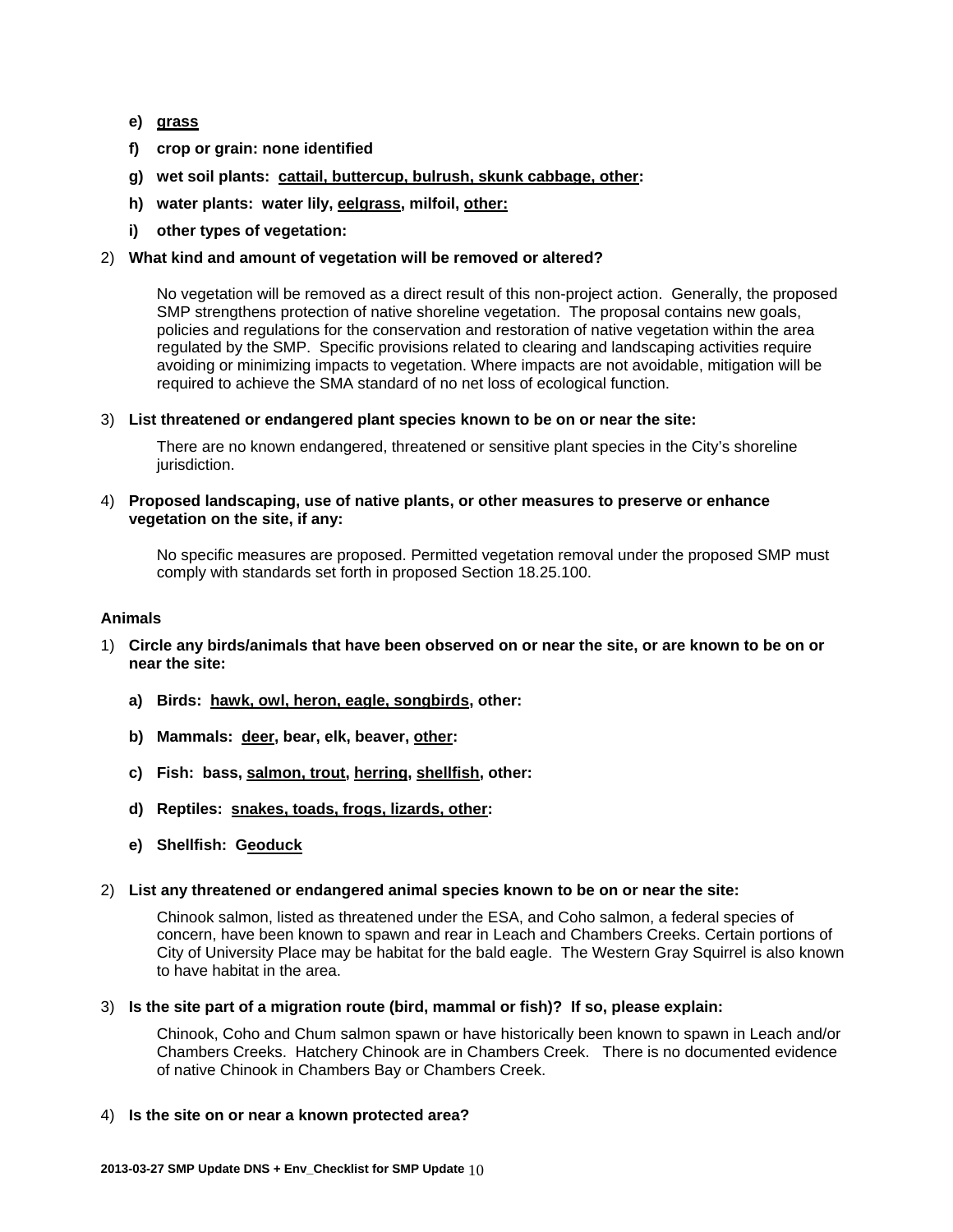Not that the city is aware of at this time.

## 5) **Proposed measures to preserve, protect or enhance wildlife, if any:**

The proposed SMP contains goals, policies and development standards for the conservation of native vegetation within the shoreline area that provides for wildlife habitat. Critical area regulations support the preservation of wildlife habitat such as wetlands and stream corridors. Where impacts to wildlife or associated habitat are not avoidable, mitigation will be required to achieve the SMA standard of no net loss of ecological function.

## **Energy and Natural Resources**

1) **What kinds of energy (electric, natural gas, oil, wood stove, solar) will be used to meet the completed project's energy needs? Describe whether it will be used for heating, manufacturing, etc.?** 

N/A. Proposal is a non-project action.

2) **Would your project affect the potential use of solar energy by adjacent properties? If so, generally described:**

N/A. Proposal is a non-project action.

3) **What kinds of energy conservation features are included in the plans of this proposal? List other proposed measures to reduce or control energy impacts, if any:** 

None specifically proposed. Proposal is a non-project action.

## **Environmental Health**

1) **Are there any environmental health hazards, including exposure to toxic chemicals, risk of fire, explosion, spill or hazardous waste, that could occur as a result of this proposal? If so, describe:** 

None associated with the proposal. The proposal is a non-project action.

2) **Describe special emergency services that might be required (for example, chemical spills or explosions.)** 

N/A. Proposal is a non-project action.

3) **Proposed measures to reduce or control environmental health hazards, if any:**

None specifically associated with the proposal. Proposal is a non-project action.

## **Noise**

1) **What types of noise exist in the area which may affect your project? For example: traffic, construction, or production equipment:** 

As a non-project action, no noise is specifically associated with the proposal.

2) **What types and levels of noise would be created by or associated with the project on a shortterm or long-term basis (i.e. traffic, construction, or production equipment). Indicate the hours that noise would be generated by the site:** 

Not applicable. Proposal is a non-project action.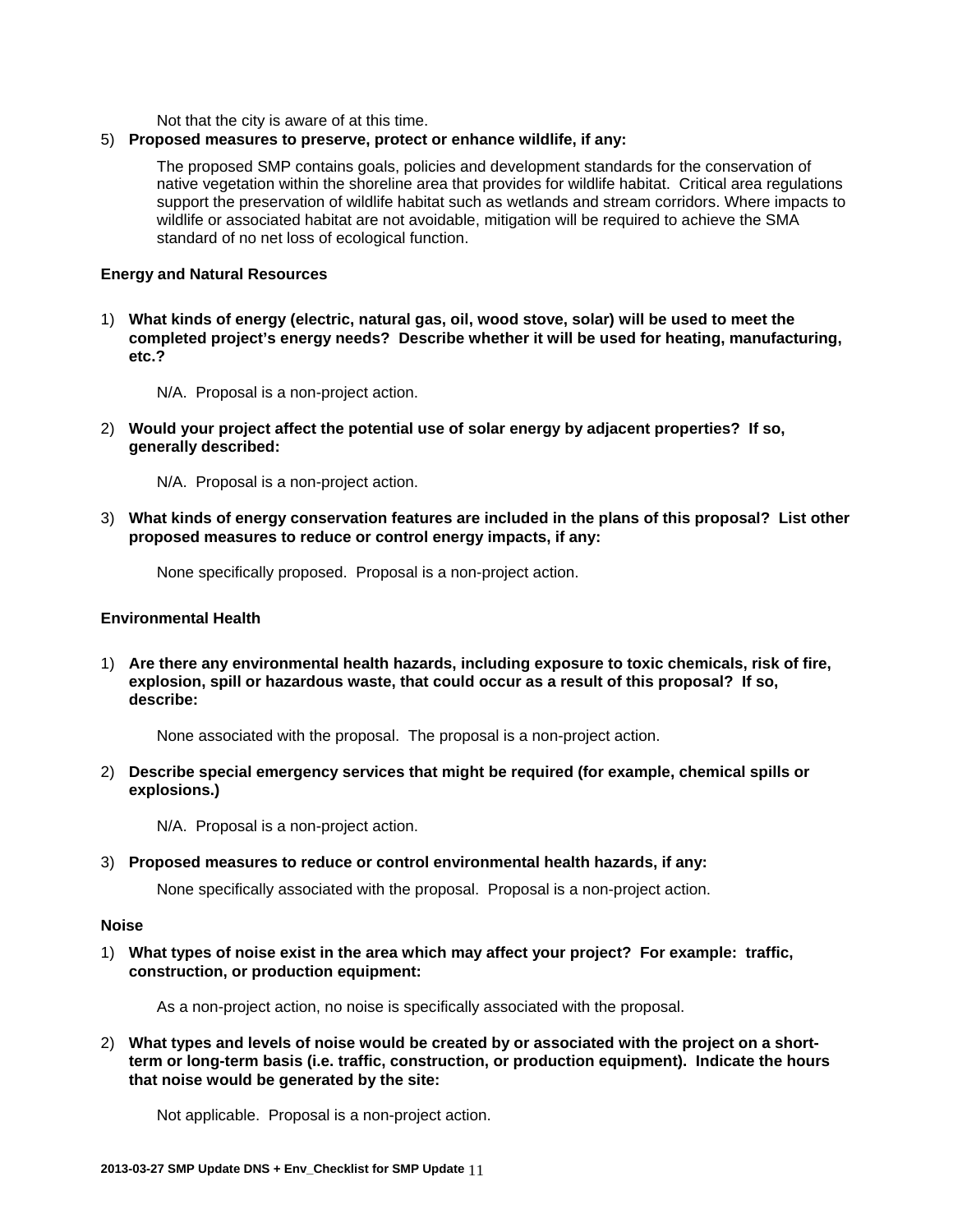#### 3) **Proposed measures to reduce or control noise impacts, if any:**

Not applicable. Proposal is a non-project action.

#### **Land and Shoreline Use**

#### 1) **What is the current use of the site and adjacent properties?**

Land uses within and adjacent to the shoreline jurisdiction include single-family residences, marinas and a yacht club, commercial and light industrial uses. Public facilities including Chambers Creek Properties, which includes Chambers Bay Golf Course and public access facilities, and the City's Kobayashi Park, occupy shoreline or areas adjacent to shoreline jurisdiction along Chambers Creek, Chambers Bay and the Puget Sound shoreline. The BNSF railroad occupies a large portion of the marine shoreline.

#### 2) **Has the site been used for agriculture? If so, describe:**

Historically, some properties in University Place were used for farming and other agricultural purposes, although most of this activity occurred outside of shoreline areas.

#### 3) **Describe any structures on the site:**

Areas within and adjacent to shoreline jurisdiction have structures common to urban development including, but not limited to: residential, governmental, recreational, commercial and light industrial buildings and boating facilities. In addition, much of the city's shoreline is highly modified with bulkheads and other shoreline armoring.

#### 4) **Will any structures be demolished? If so, what?**

No structures would be removed as part of this non-project proposal. The proposed SMP and its restoration plan encourage removal of bulkheads and the increased use of "soft-shore" stabilization approaches. Bioengineering alternatives to the shoreline armoring and stabilization are also addressed in the policies and regulations of the SMP.

#### 5) **What is the current zoning classification of the site?**

The shoreline jurisdiction is currently zoned "*R1*" (Single Family Residential) in combination with the following overlay zones:

*Day Island, Sunset Beach, Chambers Creek Properties,* and *Public Facility.*

#### 6) **What is the current comprehensive plan designation of the site?**

The shoreline jurisdiction is currently designated *Low Density Residential*.

#### 7) **If applicable, what is the current shoreline master program designation of the site?**

Shoreline environment designations in the City's current (2000) SMP are *Residential, Conservancy* and *Conservancy Low*.

#### 8) **Has any part of the site been classified as an "environmentally sensitive" area? If so, specify:**

No. However, areas of the city have been identified as critical areas including landslide and erosion hazard areas, floodplains, wetlands and stream corridors. Maps depicting these areas are available for public inspection at the University Place Planning and Development Services Department.

#### 9) **Approximately how many people would reside or work in the completed project?**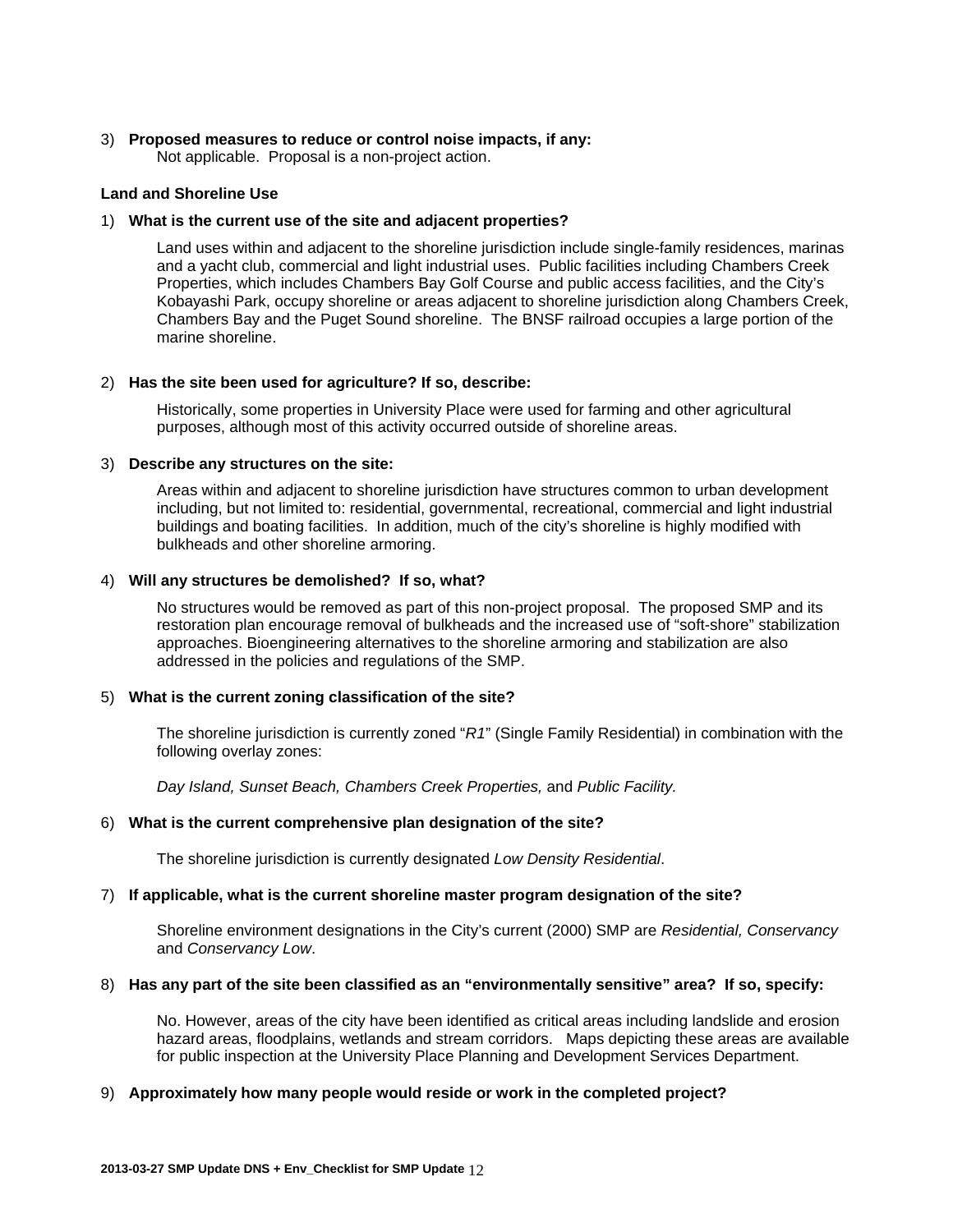Not Applicable.

#### 10) **Approximately how many people would the completed project displace?**

No people would be displaced as a result of this non-project action.

#### 11) **Proposed measures to avoid or reduce displacement impacts, if any:**

None proposed. Proposal is a non-project action.

#### 12) **Proposed measures to ensure the proposal is compatible with existing and projected land uses and plans, if any:**

The proposed SMP includes the following shoreline environment designations, which are intended to ensure compatibility with existing and projected land uses:

- The Marine Deepwater environment is intended to protect and manage the unique characteristics and resources of the areas waterward of the intertidal shoreline. Although not a WAC designated environment designation, the Marine Deepwater environment has been established by the City to address concerns with activities that are anticipated to occur only in deep water marine areas such as dredge and mooring buoys.
- The Natural environment is intended to protect those shoreline areas, specifically associated with Chambers Creek, that are relatively free of human influence or that include intact or minimally degraded shoreline functions intolerant of human use. These systems require that only very low intensity uses be allowed in order to maintain the ecological functions and ecosystem-wide processes.
- The Urban Conservancy environment is intended to protect and restore ecological functions of open space, flood plain and other sensitive lands where they exist in urban and developed settings, while allowing a variety of compatible uses including residential development. An additional purpose is to protect, restore and manage the unique characteristics and resources of the areas between the ordinary high water mark and the minus 10-foot mean lower low water (-10' MLLW) line adjacent to upland Urban Conservancy areas.
- The Shoreline Residential environment is intended to accommodate residential development and appurtenant structures that are consistent with this Shoreline Program. Additional purposes are to provide public access and recreational uses, and to protect, restore and manage the unique characteristics and resources of the areas between the ordinary high water mark and the minus 10 foot mean lower low water (-10' MLLW) line adjacent to upland Shoreline Residential areas.
- The Day Island Medium Intensity environment is intended to accommodate marinas, yacht clubs with boat moorage and related facilities and activities, water-oriented commercial, transportation and light industrial uses, and moderate density residential uses within mixed use projects, while protecting existing ecological functions and restoring ecological functions in areas that have been previously degraded. Additional purposes are to provide public access to the shoreline and recreational uses oriented toward the waterfront, to accommodate non-water-oriented uses on a limited basis where appropriate, and to protect, restore and manage the unique characteristics and resources of the areas between the ordinary high water mark and the minus 10-foot Mean Lower Low Water (-10' MLLW) line. The intent of the Day Island Medium Intensity environment is similar to that of a High Intensity Environment as described in WAC 173-26-211 except that development intensities are to be limited to those consistent with the Comprehensive Plan designation and zoning classification for the area.

## **Housing**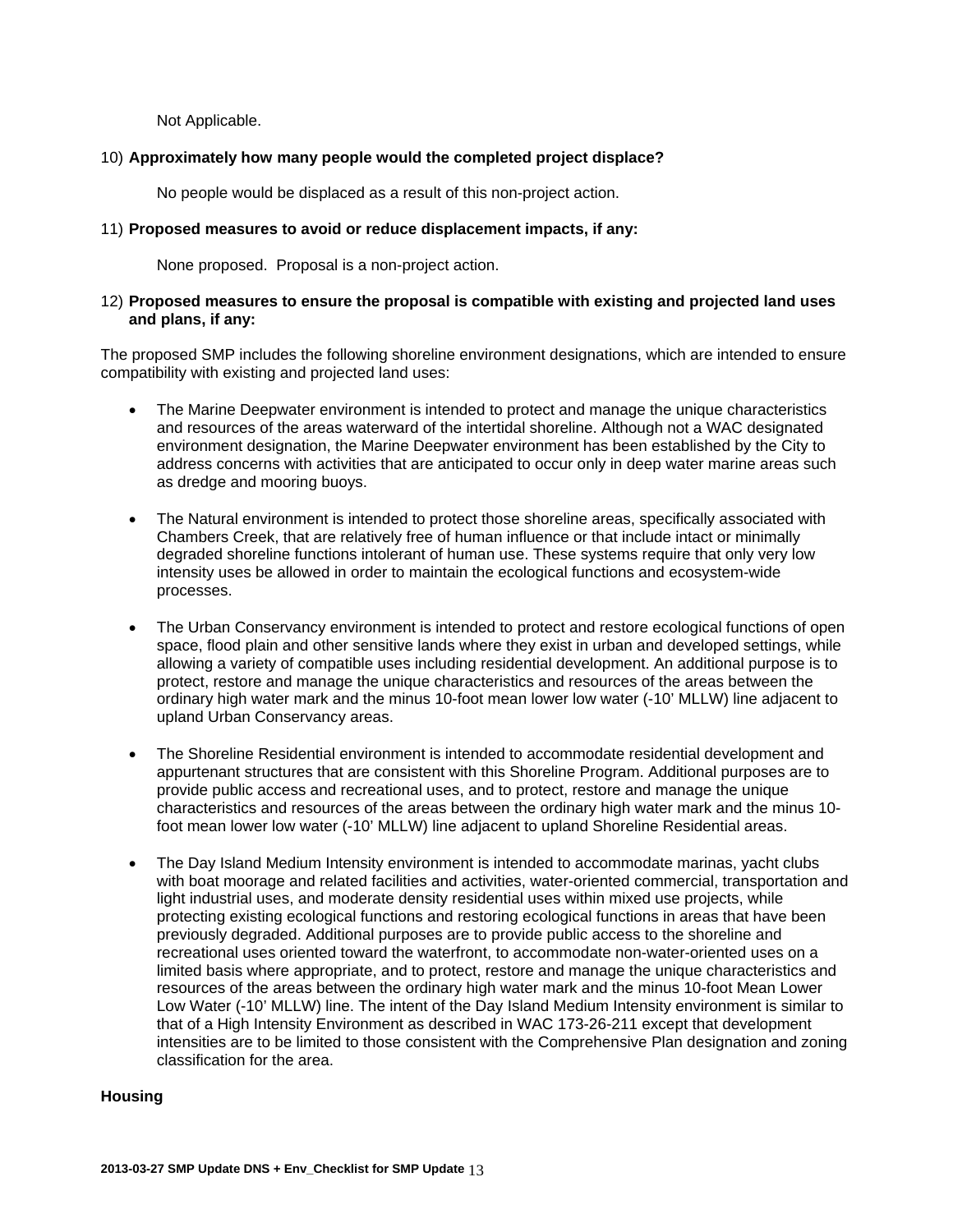#### 1) **Approximately how many units, if any, would be eliminated? Indicate whether it would be high, middle, or low-income housing:**

No units would be displaced as a direct result of this non-project proposal.

#### 2) **Proposed measures to reduce or control housing impacts, if any:**

None.

#### **Aesthetics**

#### 1) **What is the tallest height of any proposed structure(s), not including antennas or chimneys:**

No structures are proposed as part of this non-project action. The proposed SMP proposes a maximum height of 30-35 feet for most areas of the shoreline jurisdiction. The proposed *Day Island Medium Intensity* shoreline environment designation and proposed *Mixed Use -- Maritime* zoning classification, which would apply to three marina/yacht club properties, would allow increased building heights up to a range of 45-65 feet, depending on location, subject to review and acceptance of a view analysis.

#### 2) **What are the principal exterior building material(s) and colors proposed for the project?**

Proposal is a non-project action. However, the proposed design standards and guidelines that would apply to development in the *Mixed Use -- Maritime* zoning classification provide guidance relating to exterior finish building materials and design.

#### 3) **What is the proposed ratio of building coverage to lot size?**

Not applicable. Proposal is a non-project action.

#### 4) **What views in the immediate vicinity would be altered or obstructed?**

Not applicable. Proposal is a non-project action. However, it should be noted that the proposed SMP strengthens protection of views and aesthetic visual qualities within the shoreline area.

#### 5) **Proposed measures to reduce or control aesthetic impacts, if any:**

No specific measures are proposed for this non-project action. However, one of the primary goals of the SMA is to protect and preserve visual access to the shoreline. For mixed use projects in the *Day Island Medium Intensity* shoreline environment, view corridors would be required to maintain and/or enhance public views of the shoreline. The proposed SMP would regulate the use of signs within the shoreline area consistent with the City's sign regulations in UPMC 19.75.

#### **Light and Glare**

#### 1) **What type of light or glare will the proposal produce? What time of day would it mainly occur?**

Not applicable. Proposal is a non-project action. However, the proposed SMP would regulate lighting to minimize its impact on shoreline uses and shoreline ecology.

#### 2) **Could light or glare from the finished product be a safety hazard, interfere with views, or affect wildlife?**

Not applicable. Proposal is a non-project action. However, the proposed SMP would regulate lighting to minimize its impact on shoreline views and fish populations.

#### 3) **What existing off-site sources of light or glare may affect your proposal?**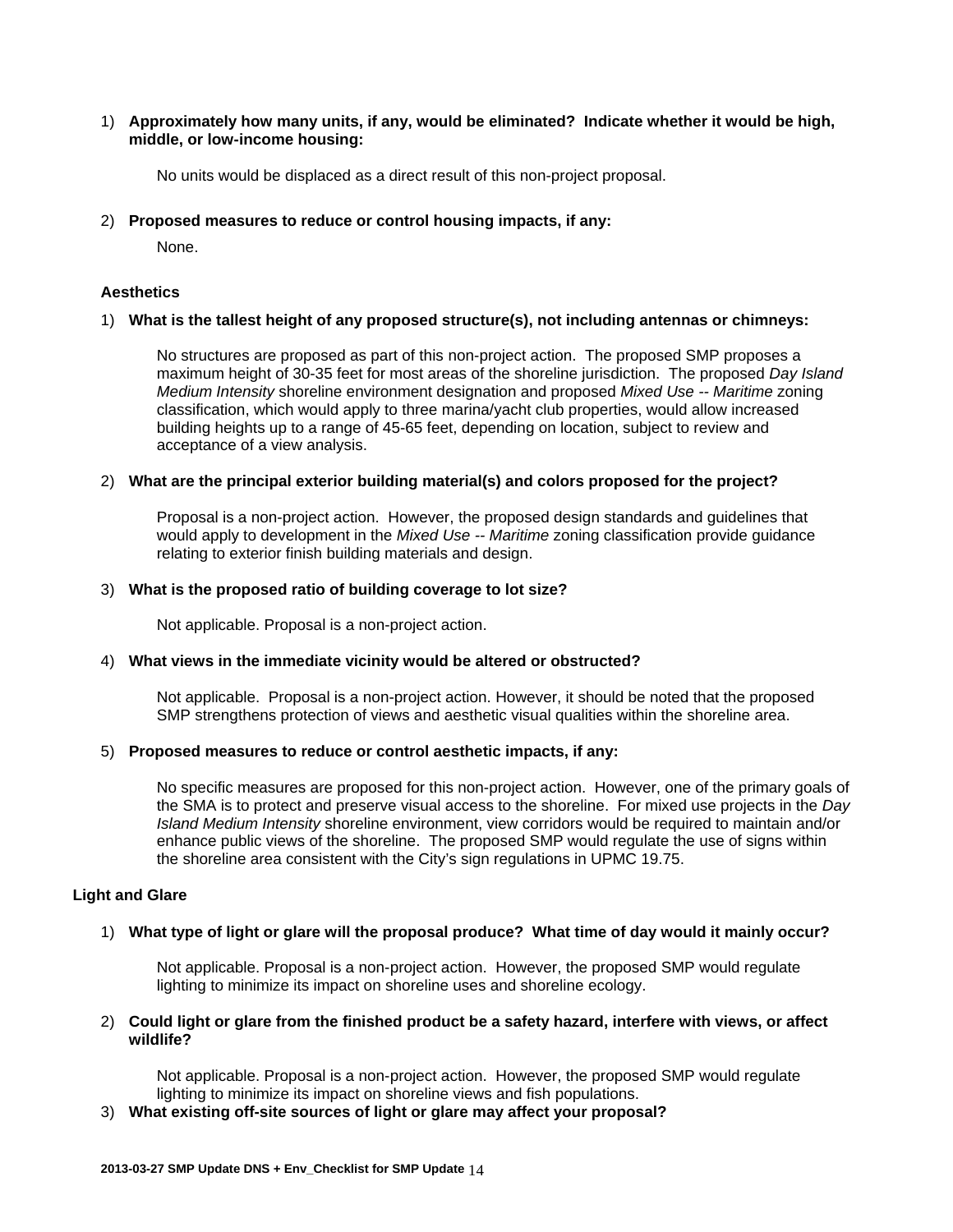Not applicable. Proposal is a non-project action.

#### 4) **Proposed measures to reduce or control light and glare impacts, if any:**

None. Proposal is a non-project action. However, specific SMP design standards and guidelines are intended to reduce and control light and glare impacts associated with future development within the shoreline area.

#### **Recreation**

#### 1) **What designated and informal recreational opportunities are in the immediate vicinities?**

A large portion of the shoreline jurisdiction and adjacent land is under public ownership, including the City's Kobayashi Park and Pierce County's Chambers Creek Properties -- located abutting Chambers Creek, Chambers Bay and the Puget Sound shoreline. Physical public access to the shoreline is available through these properties as well as several public street rights-of-way on Day Island.

#### 2) **Would the proposed project displace any existing recreational uses? If so, describe:**

No recreational uses would be displaced as a result of this non-project action.

#### 3) **Proposed measures to reduce or control impacts on recreation opportunities to be provided by the project or applicant, if any:**

A major goal of the SMA is to provide and enhance public access and recreational opportunities along the shorelines of the state. The proposed SMP would implement this goal through goals, policies and regulations that promote recreational opportunities and, in many instances, require the provision of public access as a condition of approval of shoreline development projects.

#### **Historic and Cultural Preservation**

1) **Are there any places or objects listed on, proposed for, or eligible for listing in national, state, or local preservation registers on or next to the site?** 

Not that the city is aware of.

#### 2) **Generally describe any landmarks, or evidence of historical, archaeological, scientific or cultural importance known to be on or next to the site:**

Areas along Chambers Bay and Chambers Creek Canyon have been inventoried and identified as having archeological and/or cultural significance. These sites typically are associated with Native American tribes.

#### 3) **Proposed measures to reduce or control impacts, if any:**

Proposal is a non-project action. However, the proposed SMP contains policies and regulations that address protection of historical, archaeological, scientific or cultural resources.

#### **Transportation**

1) **Identify public streets and highways serving the site, and describe proposed access to the existing street system. Show on the site plan, if any:**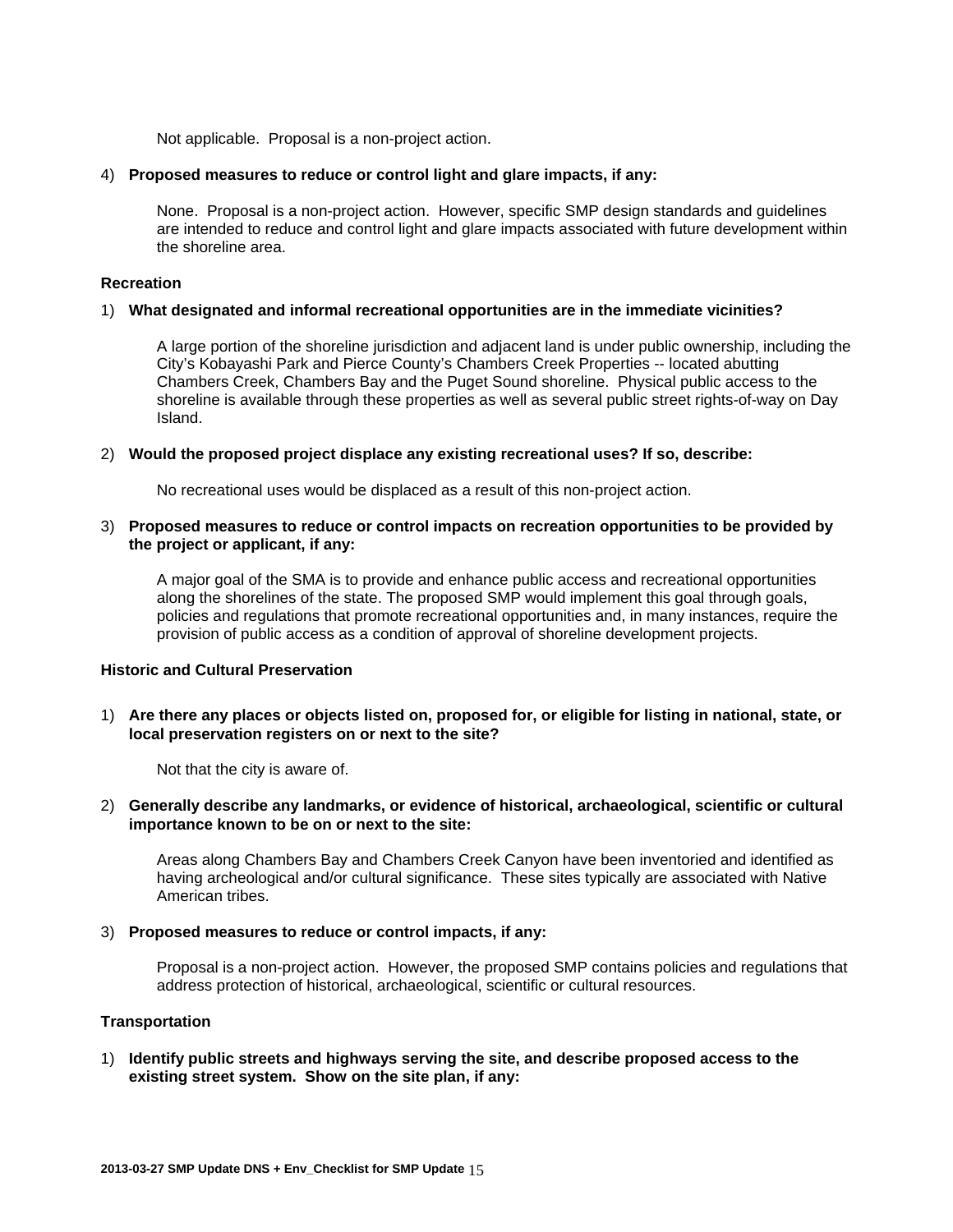Primary access to the shoreline area in the vicinity of Day Island and the Day Island lagoon is provided by 19<sup>th</sup> Street West and the Day Island Bridge Road, which is an extension of 27<sup>th</sup> Street West. Primary access to the Chambers Creek Canyon is via Chambers Creek Road West. Primary access to Chambers Creek Properties and other Puget Sound shoreline areas is via Grandview Drive and various local streets.

#### 2) **Is site currently served by public transit? If not, what is the approximate distance to the nearest transit stop?**

Pierce Transit provides bus service in the City of University Place, although not directly to shoreline areas.

3) **How many parking spaces would the complete project have? How many would the project eliminate?** 

Not applicable. Proposal is not a site-specific proposal and is a non-project action.

4) **Will the proposal require any new roads or streets, or improvements to existing roads or streets, not including driveways? If so, generally describe and indicate whether public or private?** 

Not applicable. However, as development occurs, both public and private new and improved streets may be built.

5) **Will the project use (or occur in the general vicinity of) water, or air transportation? If so, generally describe:** 

Not applicable. Proposal is not a site-specific proposal and is a non-project action. However, marinas, a yacht club and other boating facilities are located within shoreline areas of the city. There is no airport within the city limits.

#### 6) **How many vehicular trips per day would be generated by the completed project? If known, indicate when peak volumes would occur.**

Not applicable. Proposal is a non-project action.

#### 7) **Proposed measures to reduce or control transportation impacts, if any:**

None specifically proposed. However, as individual projects are proposed, review will be conducted in accordance with SEPA and SMP policies and regulations pertaining to parking and transportation facilities to determine the level of impact and mitigation required.

#### **Public Services**

#### 1) **Would the project result in an increased need for public services (i.e. fire protection, police protection, health care, and schools?) If so, generally describe:**

The proposed non-project action would not require additional public services.

#### 2) **Proposed measures to reduce or control direct impacts on public services, if any:**

None proposed. Proposal is a non-project action.

#### **Utilities**

#### 1) **Identify existing utilities by name:**

**a) Electricity** 

Tacoma Power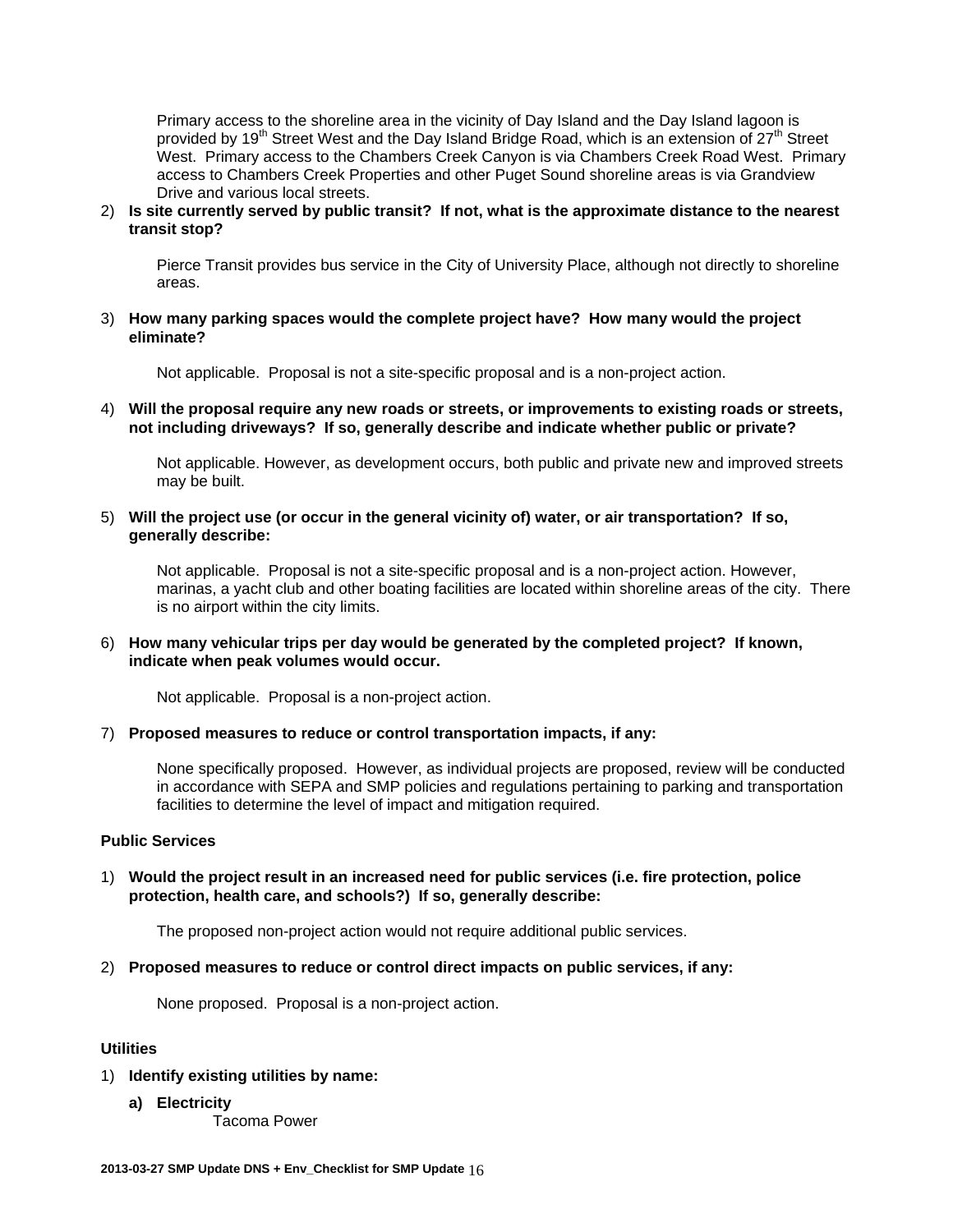- **b) Natural Gas**  Puget Sound Energy
- **c) Water**  Tacoma Water
- **d) Telephone**  Century Link
- **e) Refuse Service**  University Place Refuse
- **f) Sanitary Sewer**  Pierce County
- **g) Septic System**  Some shoreline areas are served by on-site sanitary system facilities.
- **h) Other Cable:** 
	- - Click, Comcast
- 2) **Describe the utilities that are proposed for the project, the utility providing the service, and the general utility construction activities on the site or in the immediate vicinity which might be needed:**

Not applicable. The proposal is a non-project action.

## **SIGNATURE**

The above answers are true and complete to the best of my knowledge. I understand that the lead agency is relying on them to make its decision.

Signature: \_\_\_\_\_\_\_\_\_\_\_\_\_\_\_\_\_\_\_\_\_\_\_\_\_\_\_\_\_

Date Submitted: **We are all that the Submitted** of  $\mathbb{R}$  and  $\mathbb{R}$  are  $\mathbb{R}$  and  $\mathbb{R}$  are  $\mathbb{R}$  and  $\mathbb{R}$  are  $\mathbb{R}$  and  $\mathbb{R}$  are  $\mathbb{R}$  and  $\mathbb{R}$  are  $\mathbb{R}$  and  $\mathbb{R}$  are  $\mathbb{R}$  and  $\$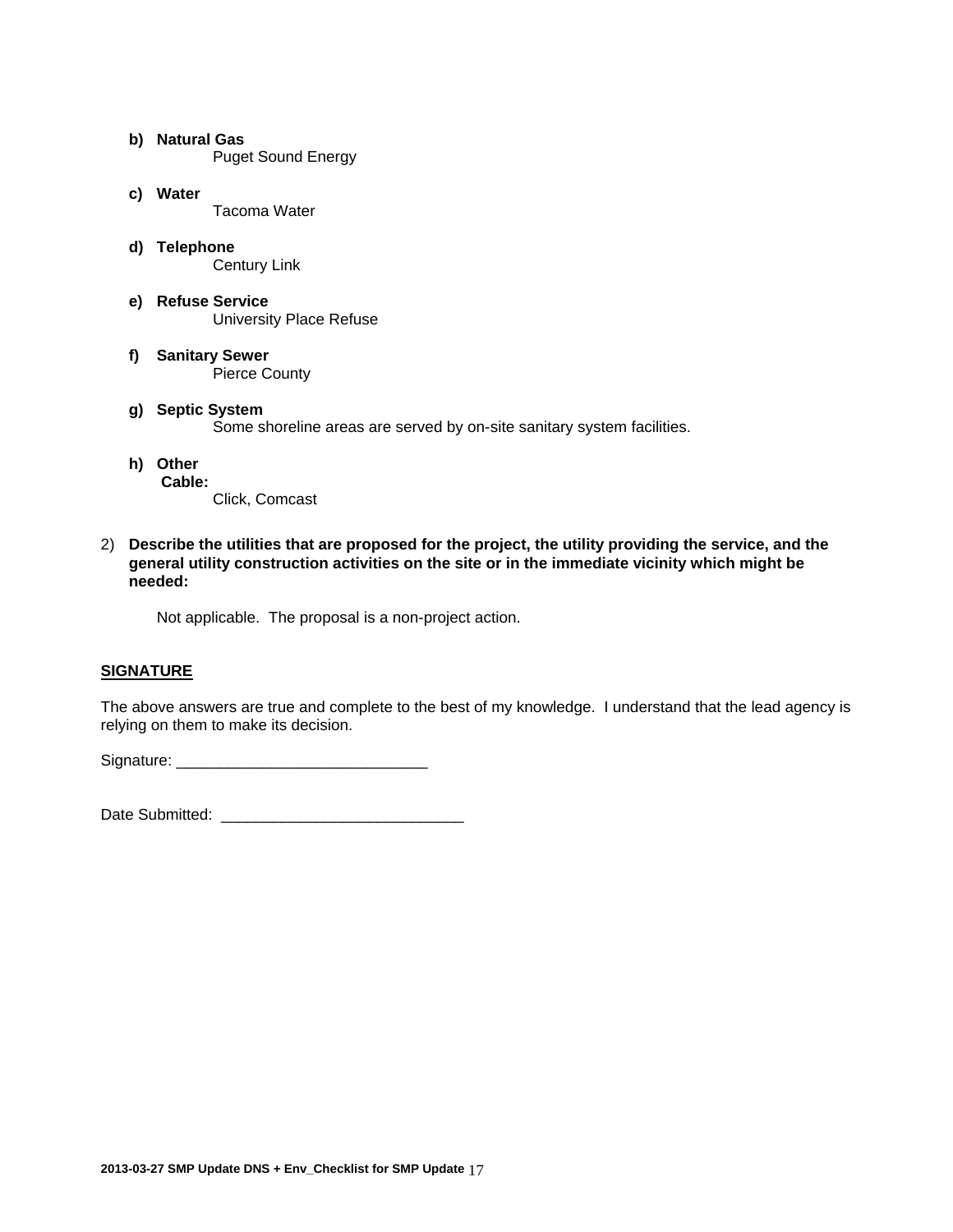## **SUPPLEMENTAL SHEET FOR NON-PROJECT ACTIONS**

## (DO NOT USE THIS SHEET FOR PROJECT ACTIONS)

Because these questions are very general, it may be helpful to read them in conjunction with the list of elements of the environment.

When answering these questions, be aware of the extent of the proposal, or the types of activities likely to result from the proposal, would affect an item at a greater intensity or at a faster rate than if the proposal were not implemented. Respond briefly and in general terms.

## **1. How would the proposal be likely to increase discharge to water; emissions to air; production, storage, or release of toxic or hazardous substances; or production of noise?**

The proposal would not directly increase discharges to water; emissions to air; production, storage, or release of toxic or hazardous substances; or production of noise. The goals, policies and regulations of the proposed SMP discourage future projects within the shoreline area from discharging untreated pollutants and emissions. In addition to the requirements of the proposed SMP, all development and redevelopment within the shoreline jurisdiction would be subject to local, state and federal regulatory requirements, including building code, fire code, and surface water management standards.

## **Proposed measures to avoid or reduce such increases are:**

The proposed SMP includes policies and regulations that address the protection of the shoreline's ecological functions and addresses potential impacts associated with specific land uses and shoreline modifications. Generally, the proposal provides a new system of shoreline environment designations that establish more uniform and comprehensive management of the city's shoreline area. In general, updated development standards and regulations for shoreline modifications provide additional protection for shoreline ecological processes. The updated standards and regulations are more restrictive of such activities as shoreline stabilization, construction of overwater structures and removal of native shoreline vegetation that would result in adverse impacts to shoreline functions. The restoration planning effort outlined in the proposed Restoration Plan provides the city with opportunities to improve or restore ecological functions that have been impaired as a result of past development activities.

## **2. How would the proposal be likely to affect plants, animals, fish or marine life?**

The proposed SMP includes policies and regulations that require new activities and development to achieve "no net loss" of shoreline ecological functions. This is achieved through implementation of development standards, mitigation requirements and other regulatory provisions. The proposal includes several revisions to existing shoreline policies and development regulations that will encourage shoreline conservation and prohibit development activities that would cause adverse impacts to the shoreline environment. Updated regulations for overwater structures and shoreline stabilization practices will provide increased protection for sensitive shoreline ecological resources.

## **Proposed measures to protect or conserve plants, animals, fish, or marine life are:**

Proposed revisions to existing shoreline master program development standards and use regulations, and restoration planning efforts, are measures proposed to protect or conserve plants, animals, fish, or marine life. In this regard, shorelines will be regulated under the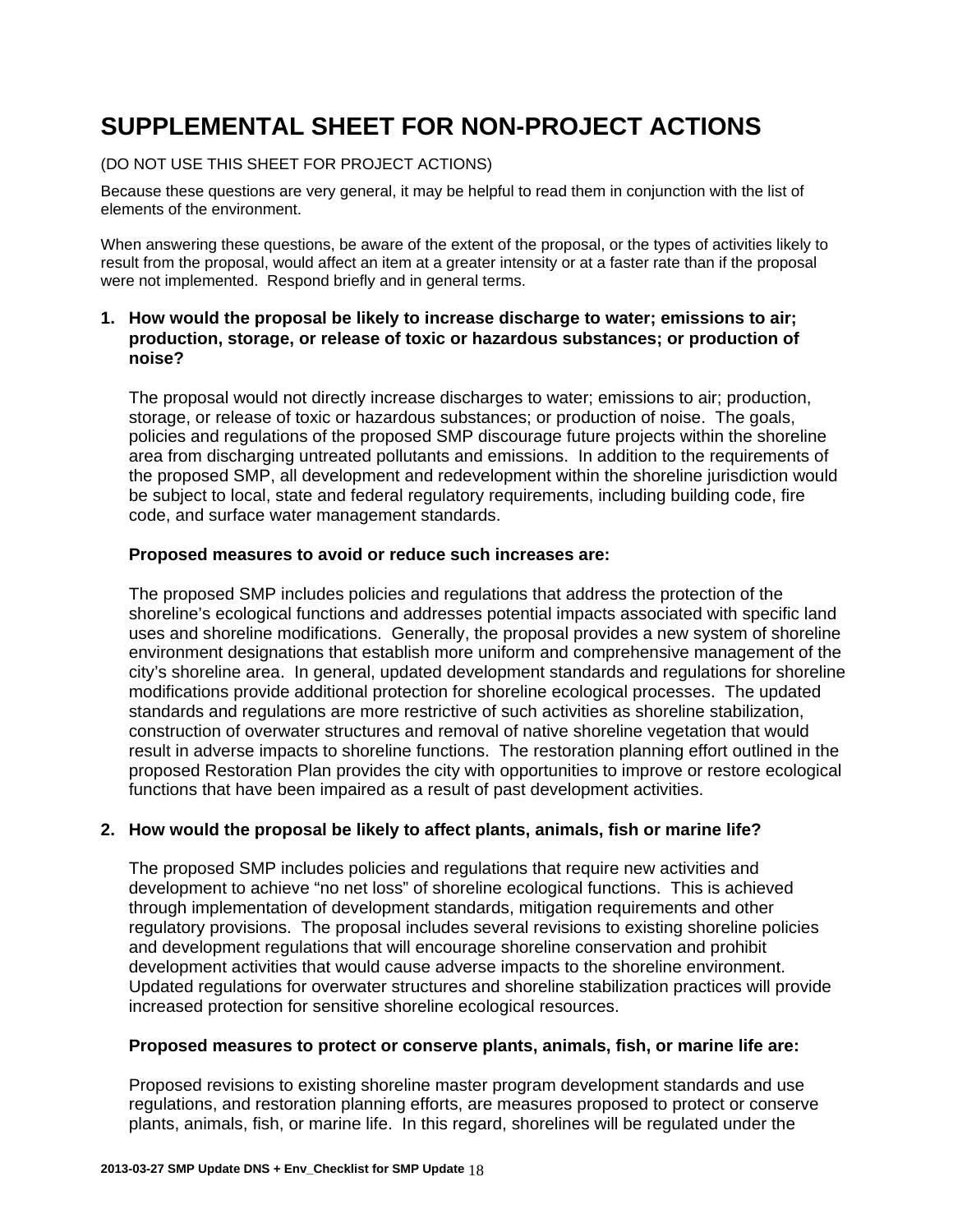provisions of the proposed SMP. In general, the proposed changes to development standards and use regulations are more protective than those set forth in the city's existing SMP. New development will be required to comply with critical area and shoreline standards contained in the new SMP. As redevelopment occurs along the shoreline, the policies and regulations of the SMP will require that development be located and designed in a manner that avoids impacts to ecological functions and/or enhances functions where they have been degraded.

Consistent with state SMP guidelines (WAC 173-26-186), the proposed SMP includes new sections containing goals, policies and regulations that address shoreline restoration. Further, the proposed SMP includes a shoreline restoration plan that identifies potential restoration actions for each proposed shoreline environment designation. Restoration will address both cumulative impacts to shoreline functions from existing and future development and improve functions over time above what would be accomplished through compensatory project mitigation.

## **3. How would the proposal be likely to deplete energy or natural resources?**

The proposed SMP would not result in depletion of energy or natural resources. Extractive or resource based industries, such as mining, forestry and agriculture, are prohibited in all shoreline environment designations.

## **Proposed measures to protect energy or conserve natural resources are:**

None required.

**4. How would the proposal be likely to use or affect environmental sensitive areas or areas designated (or eligible or under study) for governmental protection; such as parks, wilderness, wild and scenic rivers, threatened or endangered species habitat, historic or cultural sites, wetlands, floodplains, or prime farmlands.** 

The proposed SMP establishes policies and regulations for the protection and conservation of environmentally sensitive areas and public access/recreational sites. The proposed SMP provides a new system of shoreline environment designations that establishes more comprehensive management of the city's shorelines.

## **Proposed measures to protect such resources or to avoid or reduce impacts are:**

None required.

## **5. How would the proposal likely affect land and shoreline use, including whether it would allow or encourage land or shoreline uses incompatible with existing plans?**

The City of University Place has an established land use pattern within the shoreline jurisdiction that predates the regulatory scheme proposed under the updated SMP. The pattern is generally a mix of residential, waterfront boating facilities, recreation, open space railroad ROW, and some limited commercial and light industrial uses. The number of vacant parcels is extremely low. Most new construction along the shorelines is anticipated to be redevelopment with some minor infill. The city's comprehensive plan establishes the overall growth strategy for the city, while its zoning code implements the Plan's vision for future growth. The proposed SMP's shoreline environment designations are consistent with the provisions of the Plan and zoning code.